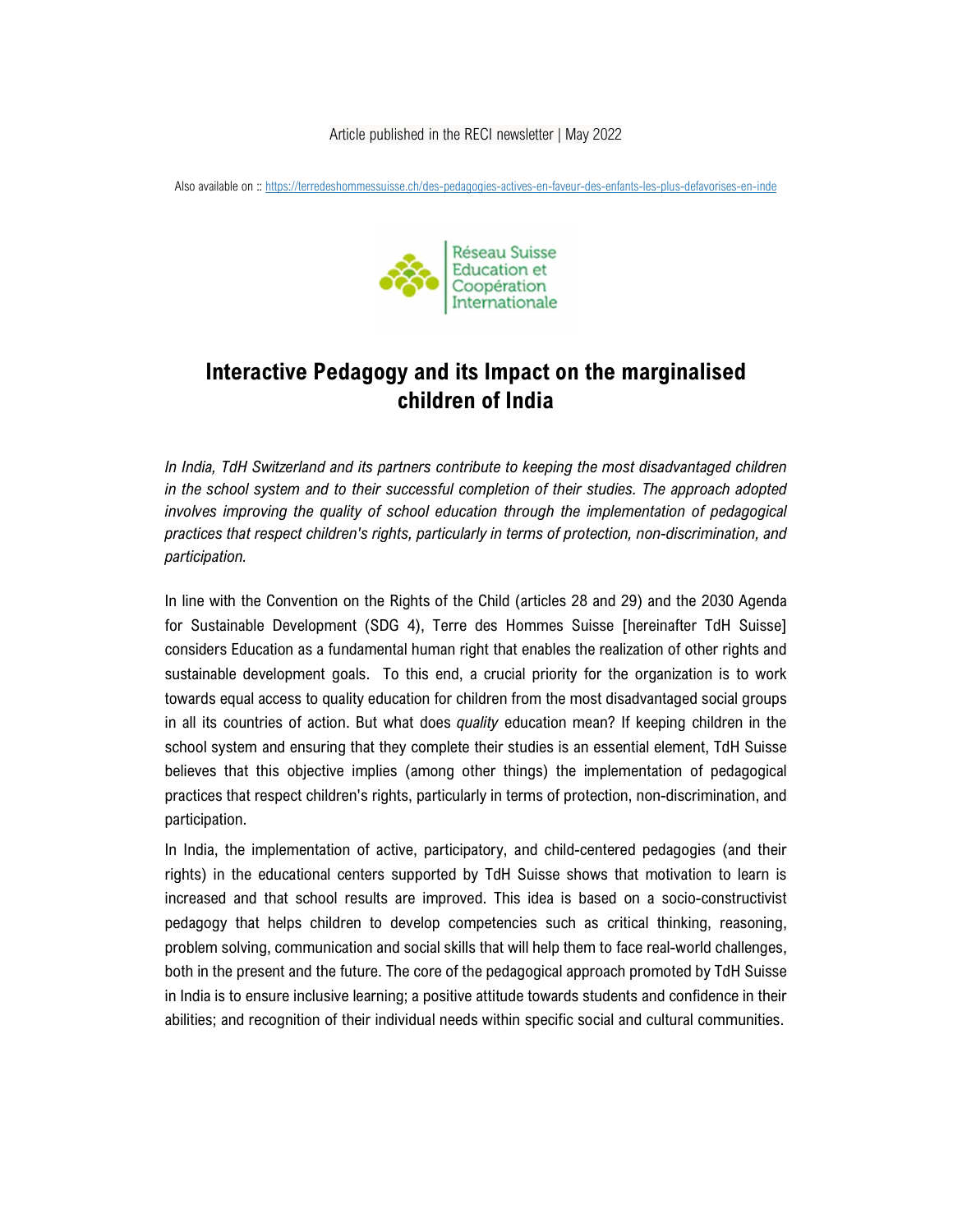## Trained teachers, positive results for students

TdH Suisse works in India with children from some of the most disadvantaged backgrounds in the country, such as Adivasi (tribal populations), slum dwellers, street children, children involved in forced labor and/or migrants. Stricken by structural inequalities, these populations are often victims of intersectional discrimination. Most of these children are first generation learners, whose families are ill-equipped to support them in their schooling. In partnership with eight local civil society organizations, TdH Suisse provides these children with free educational support through 47 Support Education Centers (SEC). Established in the communities, the objective of the SECs is to support the learners to complete their school education, with the aim of guaranteeing them the fundamental right to quality education as well as protection against all forms of violence, exploitation, and discrimination. On average, each year, TdH Suisse and its partners provide regular educational support to more than 3,000 children (including more than 1,800 girls) through these CSEs.

Where teaching methods are generally frontal, teacher-centered chalk-and-talk methods, the introduction of learner-centered, competency-based and interactive learning approaches means a real "pedagogical revolution" (for both students and teachers). Thanks to the support of TdH Suisse, a specific training course has been put in place since 2019, allowing nearly 60 teachers and educators from the SEC to benefit from 11 sessions (face-to-face and/or distance learning) on participatory and rights-based teaching practices.

Through this training, teachers acquire conceptual and methodological tools to create a learning environment where students are not passive but active participants in the learning process. They learn new practices such as non-violent discipline, playful methods, and content that promotes children's rights to participation and non-discrimination in education. Many approaches and strategies are used to make the sessions innovative and creative, understanding the needs of the students and mobilizing the resources available (e.g. group work, peer learning, use of interactive teaching materials, audiovisual means, exhibition visits, development of teaching modules and thematic projects, etc.).

These participatory and active teaching practices have resulted in significant improvements. Students are more receptive, their attendance has improved, which shows their increased interest in the learning process. The use of local language and contextualized examples from their social and cultural environment makes learning meaningful, contributing to effective learning, retention of knowledge and transfer of skills learned outside of school. Small group and peer learning have improved interpersonal communication among students and between students and teachers.

Today, these teaching methods are used by TdH Suisse's partners in all projects in India. These new practices and innovative approaches contribute to achieving the objectives of inclusive education, so that no one is left behind, and of retention in the school system and successful completion of studies. These innovative methods also provide children with protective and